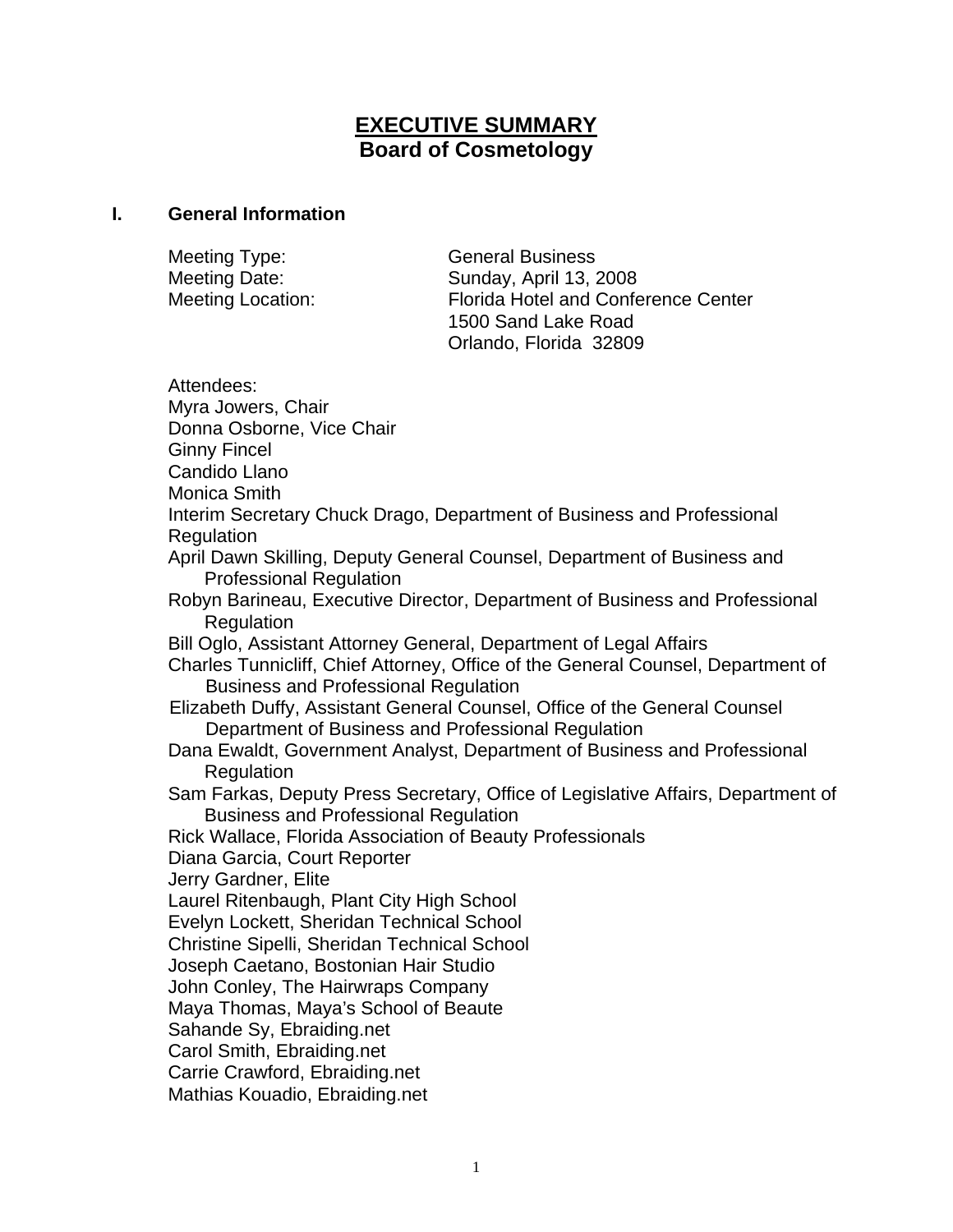Aminata Diba M. Diba Hassan Diop Khandy Ndiaye Aminata Kaba Amy Diaw Mariama Ndiaye Ernisa Barnwell Frank Osei-Awrol Diana Osei Janet McCormick Barbara Sposato Heather Prahl Nicky Tran Mark Thomas Amy Green Yaqueline Merino

### **II. Major Issues/Actions**

- Ms. Robyn Barineau, Executive Director, introduced Interim Secretary Chuck Drago to the board. Secretary Drago thanked the board for the opportunity to join them for their meeting and extended his thanks to the membership for their service on the board. Secretary Drago echoed former Secretary Benson's comments to streamline the department processes to make the Department of Business and Professional Regulation an easier place to do business. He mentioned that the hold times for callers into the Department's Customer Contact Center have decreased from 30 minutes approximately 1.5 years ago to 2 minutes currently. He added that email responses from the Customer Contact Center took approximately four weeks to generate and now take approximately 48 hours. Secretary Drago mentioned the department's OnBase scanning initiative which will reduce departmental paperwork, and he thanked the Legislature for their continued support of this important initiative. Secretary Drago showed the board an unlicensed activity poster which will be displayed in major Florida malls. The poster highlights unlicensed activity in the cosmetology profession. The board thanked Secretary Drago for attending the meeting.
- Ms. Barineau introduced Deputy General Counsel April Dawn Skilling, Chief Attorney Charles Tunnicliff, and Deputy Press Secretary Sam Farkas.
- Vice Chair Myra Jowers excused Ms. Rosabel Ramos from the board meeting.
- After presenting 22 disciplinary cases for the board's consideration, Ms. Elizabeth Duffy, Assistant General Counsel, provided her Prosecuting Attorney's Report and reported that as of March 13, 2008, there were 206 cosmetology cases in the legal section.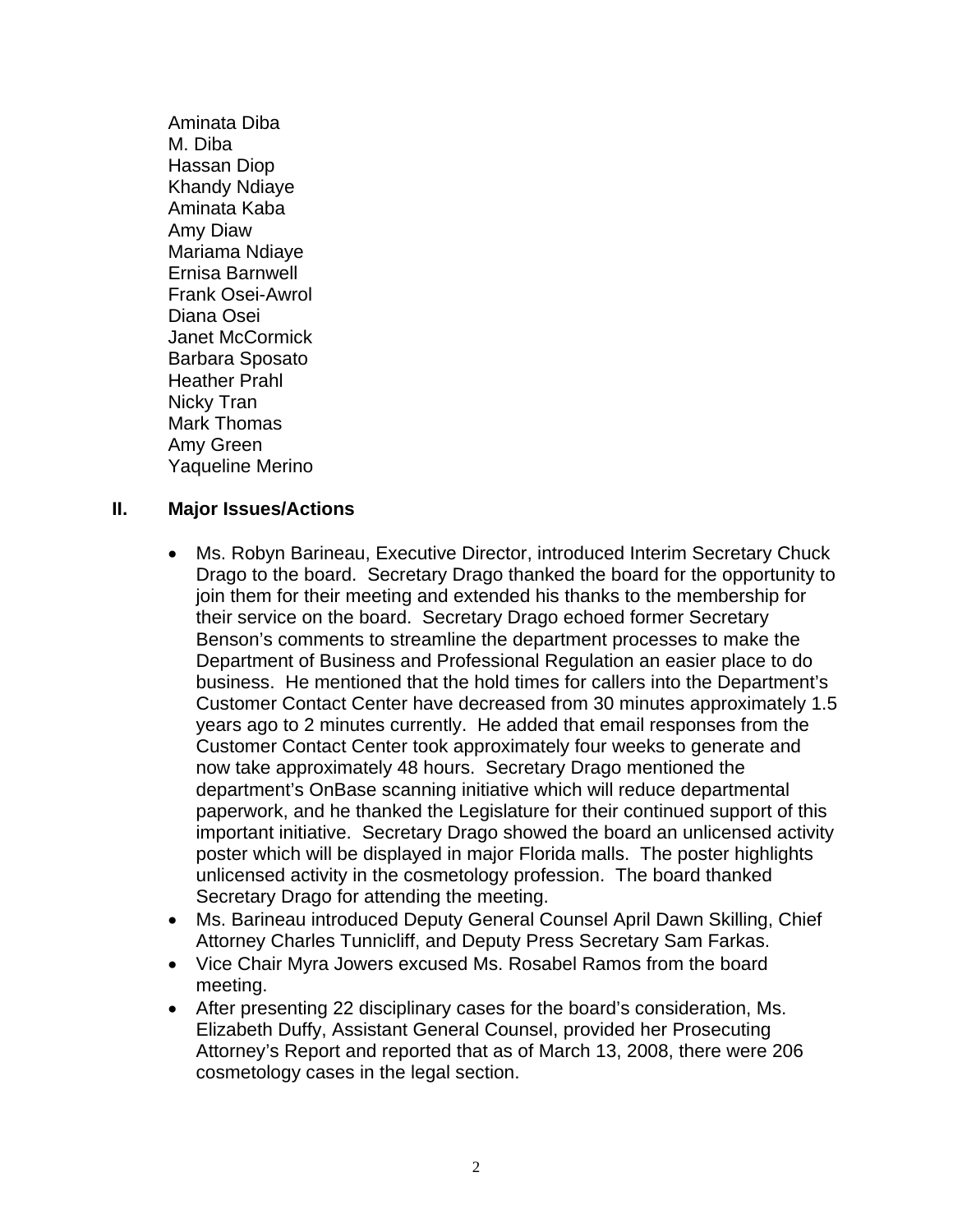- The board approved one hair braiding course application, denied one hair braiding course application, approved one hair wrapping course application, approved five continuing education course applications, and denied two continuing education course applications.
- Ms. Carol Smith, Mr. Sahande Sy, Mr. Mathias Kouadio, and Ms. Carrie Crawford from Ebraiding.net introduced themselves and gave a brief overview of their company. Mr. Sy added that Ebraiding.net is attempting to reach an amicable solution for its Florida members who are not able to add hair extensions and wefts as a part of their practice. Mr. William Oglo, Assistant Attorney General, informed Mr. Sy that the current law does not allow hair braiders to add extensions and wefts. He added that a statutory change would be necessary to allow extensions and wefts to be added by hair braiders. Ms. Maya Thomas added that she worked with the original sponsor of Florida's hair braiding license law, former Representative Willie Dennis, and the original proposal required hair braiders to complete 300 hours of education before they would be issued a registration. She added that they were surprised when the number of hours for a hair braiding course was reduced to 16 and that hair braiders could not add extensions or wefts. Chair Myra Jowers added that in her experience when extensions are removed, hair must be cut. Ms. Ginny Fincel stated that her school teaches hair extensions and they sew in or glue the artificial hair. Ms. Khady Ndiaye added that hair braiding is a part of her culture and that many cosmetology programs do not teach students how to braid hair. She indicated that cutting or styling hair is not necessary to braid hair but adding extensions is a necessary part of hair braiding. Mr. Crawford suggested a reasonable alternative would be to reclassify hair braiders as specialists. Mr. Rick Wallace, Florida Association of Beauty Professionals (FAB), informed the attendees that in order to change the law, they should contact a legislator for assistance. He added that he could put them in touch with Representative Jennifer Carroll for assistance. Mr. Oglo also suggested they contact a legislator for assistance with amending the statute, or they could work with FAB or the department to amend the statute. Mr. Hassan Diop indicated that he understands that changing the statute will take some time to complete, and he cannot do his job without adding extensions. He will be forced to close his braiding shop. Chair Jowers suggested the group conduct a summit to discuss this issue, contact legislators for assistance, and provide any proposed legislation to the department and the board for comment. Mr. Wallace offered FAB's assistance with formulating a summit. Ms. Ernisa Barnwell indicated that adding extensions are one of the core attributes for hair braiders.
- At the last meeting, the board agreed to further research Brazilian Keratin Treatments. Ms. Barineau provided the board with material she found on the Internet regarding Brazilian Keratin Treatments. She also contacted the Cosmetic Ingredient Review (CIR) for their position on Brazilian Keratin Treatments as these treatments are known to have some formaldehyde in the substance applied to hair for straightening purposes. The board agreed that they could suggest that .2 percent or less formaldehyde be used in the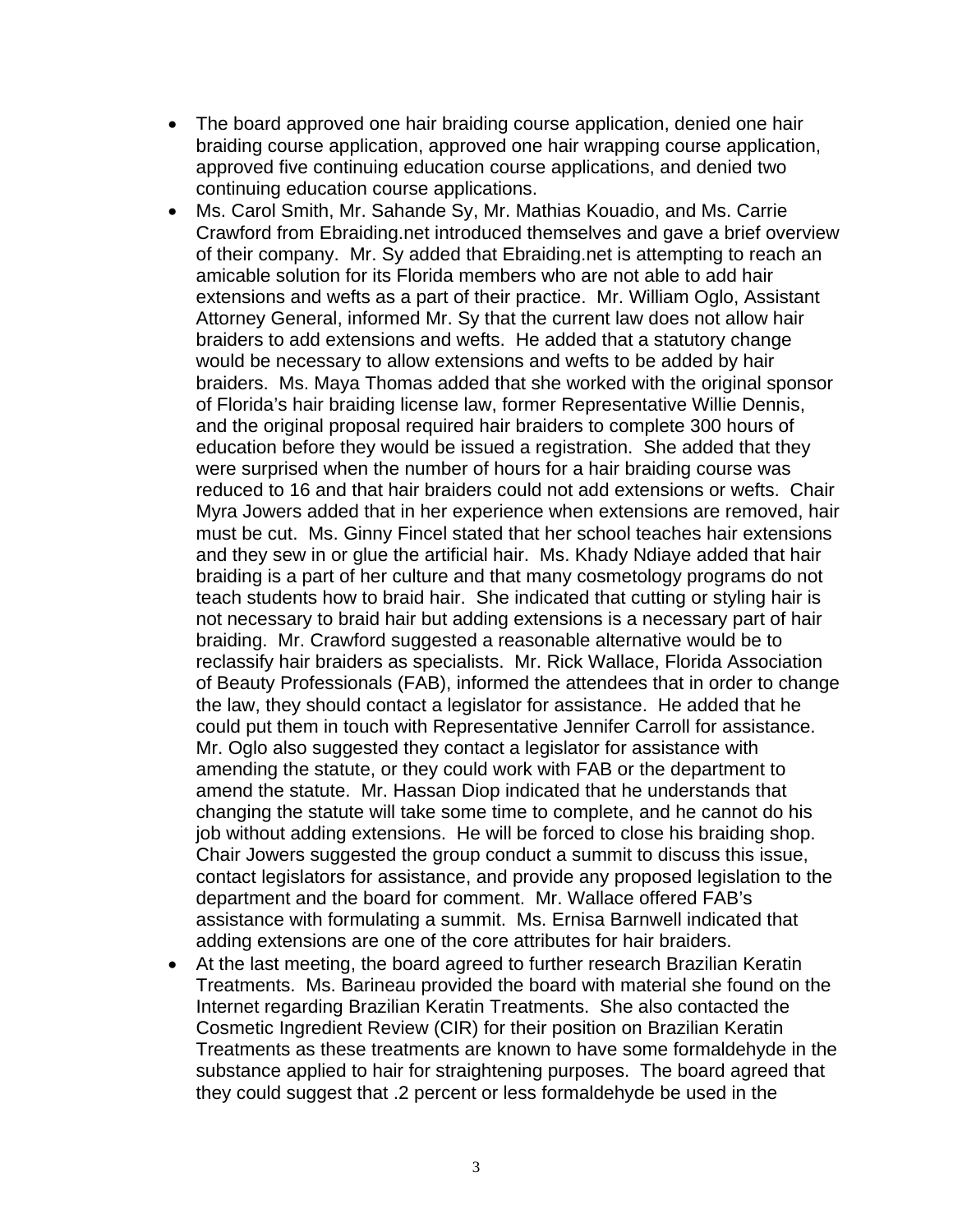treatments as suggested by the CIR but that their laws and rules do not specifically speak to Brazilian Keratin Treatments. The board will continue to monitor this issue.

- Ms. Barineau informed the board that as of December 31, 2007, the balances in their Operating and Unlicensed Activity Accounts were \$1,464,191 and \$870,491, respectively.
- Ms. Barineau asked all members to submit their travel reimbursement vouchers to the board office as soon as possible as the fiscal year ends June 30, 2008.
- Ms. Barineau informed the board that the Division of Regulation's Inspectors are distributing the Consumer Protection Flyer to salons during inspections, the notice will be posted on the board's website, and it will be distributed at the upcoming hair show to ensure that all salons are in compliance with the posting requirements.
- Ms. Barineau informed the board of the following meeting dates and locations:

-Monday, July 28, 2008 – Orlando

-Monday, October 13, 2008 – Ocala

- The board discussed the letter from Ms. Keri Graham regarding offering princess birthday parties for little girls which will include pinning up hair, painting fingernails, and applying makeup. The board agreed that licenses are necessary to offer this service. Mr. Oglo will respond to Ms. Graham.
- The board discussed the proposed amendments suggested by the Division of Regulation to the citation rules. They agreed to the following changes: -Three violations of the safety, sanitation, or other salon requirements specified in Rule 61G5-20.002, F.A.C. - **\$200**  -Four violations of the safety, sanitation, or other salon requirements specified in Rule 61G5-20.002, F.A.C. - **\$250**  -Five violations of the safety, sanitation, or other salon requirements specified in Rule 61G5-20.002, F.A.C. - **\$500**  If there are more than five violations, a case should be opened. Ms. Barineau will discuss these proposals with the Division of Regulation and the Office of the General Counsel and provide their comments at the next board meeting.
- The board discussed the email from Ms. Deborah Groves regarding hot stone therapy, and they decided that facial specialists, full specialists and cosmetologists can perform hot stone facials.

## **III. Legislation/Rule Promulgation**

• There were no additional issues regarding legislation or rule promulgation.

## **IV. Action Required**

• Mr. Bill Oglo, Assistant Attorney General, and Ms. Duffy will prepare final orders from this meeting for filing with the Agency Clerk's Office.